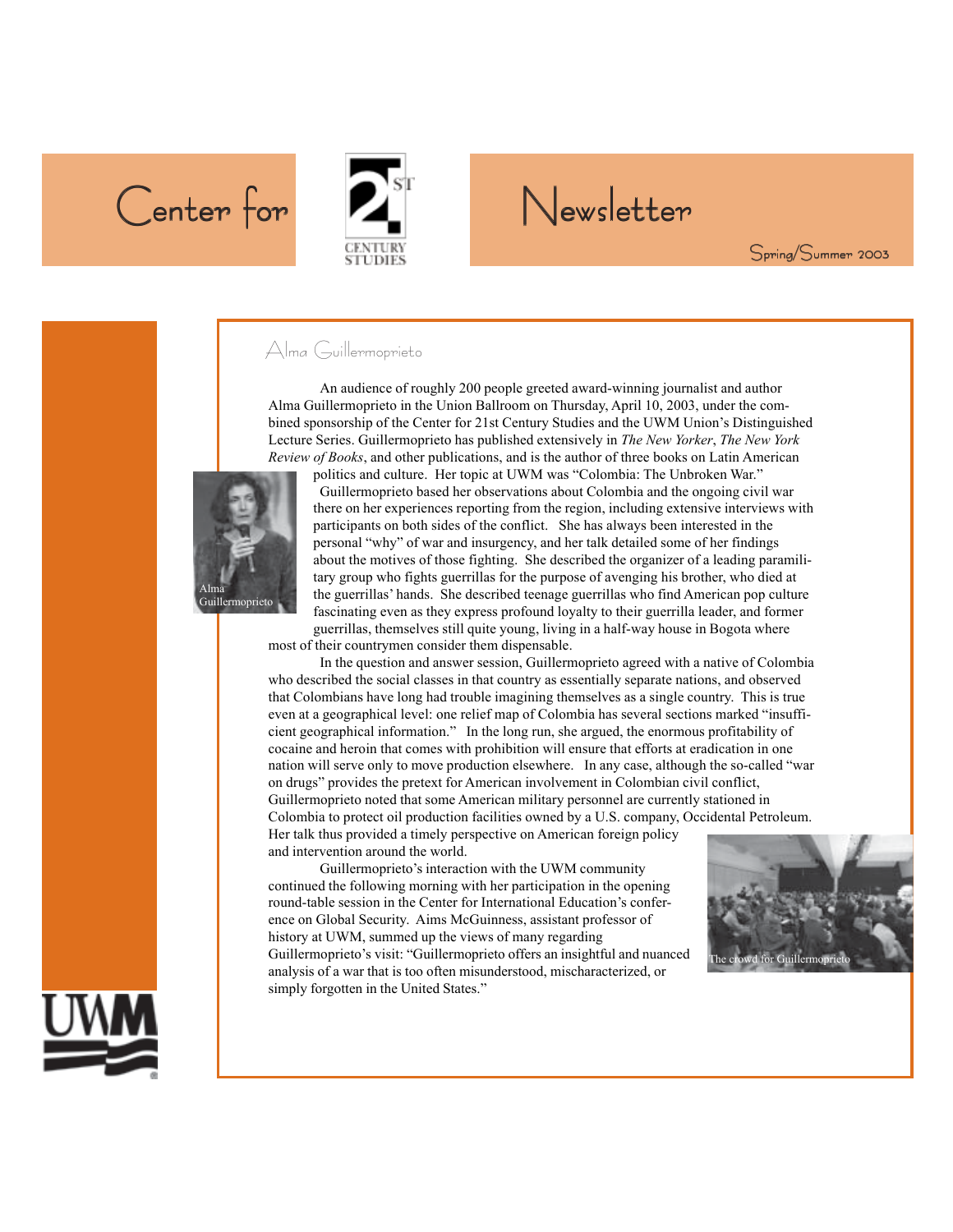"The best lack all conviction, the worst are full of passionate intensity": these lines from William Butler Yeats's "The Second Coming," published just a few years after World War I, have been running through my mind, if only because the Center, this spring, seemed to demonstrate the opposite. Without wanting to comment on the worst, I can say that the best, that is the Center's fellows, visitors, and larger scholarly community, have been full of conviction, and of passionate intensity, themselves.

In mid-March, just a few days before the beginning of "Operation Iraqi Freedom," I attended the annual conference of the Consortium of Humanities Centers and Institutes at Harvard University. The conference theme, "The Humanities and Moral Authority," struck me as both important and, at that particular moment, very difficult to talk about. Yet one of the keynote speakers, Judith Butler, brought home the real potency of the work that humanists do, using Emmanuel Levinas's theory of the face to analyze the way the media shields Americans from the suffering caused by U.S. power and that of its surrogates. As careful as it was forceful, invoking her own heritage with obvious respect for that of others, Butler's moving talk could lead to disagreement and debate, but hardly to indifference.



The same feeling I had in listening to Butler, of inspiration mingled with a glimmer of hope, ran through the seminar room in Holton Hall where the Center held an extraordinary seminar/speak-out on the war in Iraq on April 17th. Given that our research this year focused on war, I felt an obligation to merge our ongoing scholarly conversation with the larger discussion going on around campus and, of course, outside it. Four current and two former fellows of the Center generously took the time not only to think about the war from the perspective of their own research, but to condense their thoughts into brief, thoughtprovoking presentations. Topics ranged from the moral puzzles posed by international law (Terry Nardin) and the effects of war on democracy (Carla Bagnoli) to media coverage (David Allen) and the looting of Iraqi museums (Carlos Galvao-Sobrinho). As at Alma Guillermoprieto's talk the previous week on the war in Colombia, the speakers' passionate intelligence found an echo in the questions and comments from the audience. No more forceful case could be made for the larger role of humanities research in making sense of our world.

– *Daniel Sherman*

The Center for 21st Century Studies has chosen a theme for the next two years, described in the enclosed brochure, and eight UWM fellows for the next year.

Center fellows for 2003-2004 exemplify both the substance of the theme and its capacity for enabling explorations of disciplinary and conceptual distinctions within and between the humanities and the social sciences. Those fellows are:

**Sukanya Banerjee**, English, "Imperial Diasporas and the Politics of Nation-Space: Colonial Identities and Metropolitan Englishness (1855-1935)"

**Mark Bradley**, History (L&S Dean's Fellow), "The Human Rights Revolution: A Global History"

**Kristin E. Espinosa**, Sociology/Urban Studies (UW System Institute on Race and Ethnicity Fellow), "Across Space: Migrant Communication with Home Social Networks, Inequality, and Nostalgia"

**Judith Kenny**, Geography, "Housing Difference — Community and Public Housing"

**Andrew Kincaid**, English, "Holding the Center: The Geographies of Consolidation and the Emergence of Postcolonial Dublin" **Aims McGuinness**, History, "Routes of Empire: Connecting the Atlantic World and the Pacific in Panama, 1848-1869" **Steven McKay**, Sociology/Cultures and Communities, "Suspended Migrants: The Making of Filipino Seafarers"

**Lisa Moline**, Visual Art, "Taxonomies of Difference"

Fellows of the Center are appointed by the Dean of the College of Letters and Science on the recommendation of the Center's director and a faculty selection committee. This year the committee consisted of three members of the Center's Advisory Committee, Sherry Ahrentzen (Architecture), Vicki Callahan (English), and Joyce Kirk (Africology), as well as former Center fellow and MLS Director Jeffrey Hayes (Art History). We are especially grateful to the UWM System Institute on Race and Ethnicity and the College of Letters and Science for their additional support for the fellowship program.

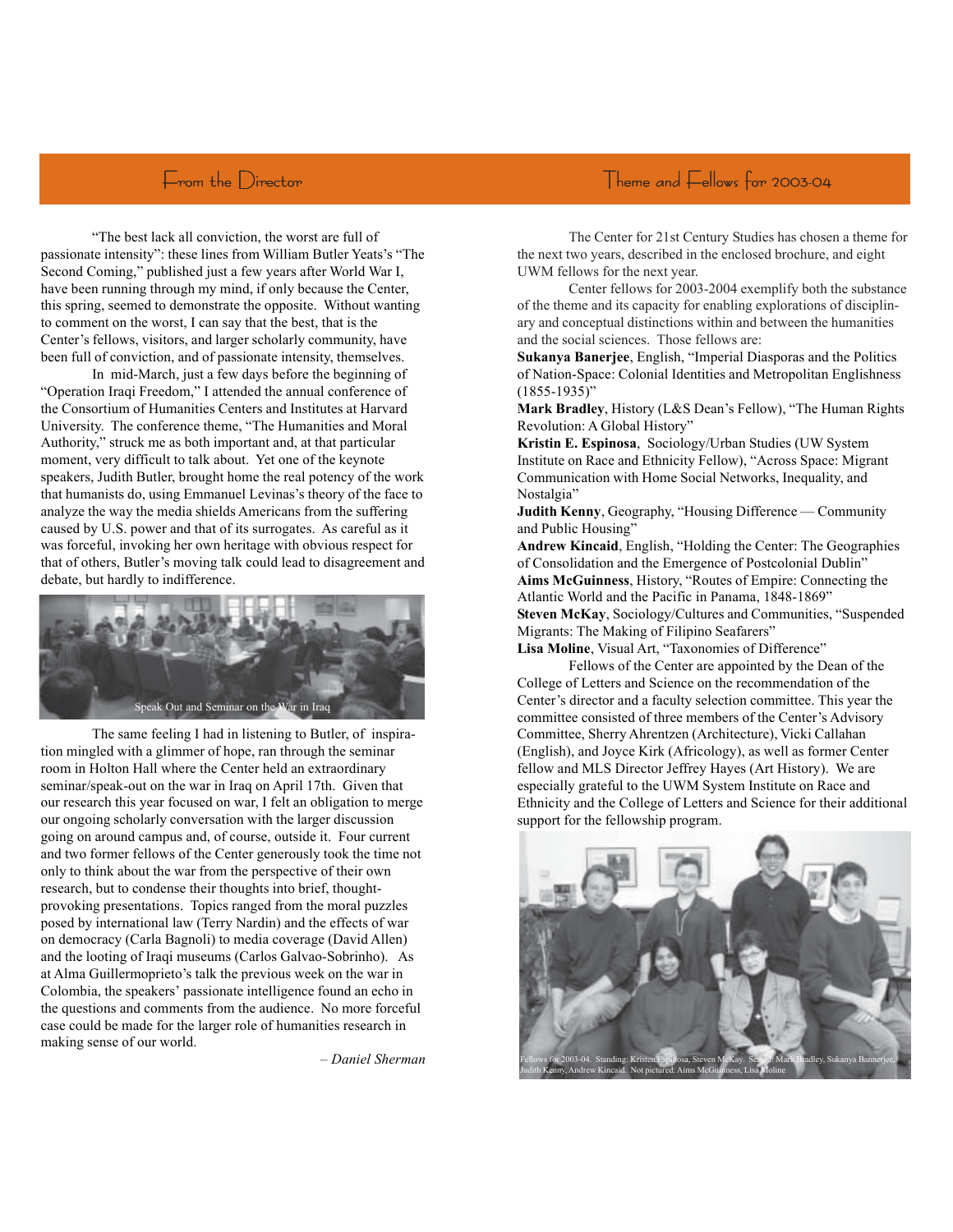# Web Site Changes

The Center has begun an extensive program to make greater use of our web site. The goals are to distribute more information about the Center and its events, and to make some of the scholarship that the Center produces available on line. A new "archive" button on the navigation bar leads to a page with links to a photo album, on-line copies of the Center newsletter, and a list of Center fellows since 1974. The photo album link leads, in turn, to a page with links to photos from all of the major Center events during 2002-03. Another new button on the navigation bar leads to a page with a calender of meeting dates and times for all Research Workshops, plus individual pages with information about the topic and coordinator(s) for each. Finally, the web site has a new, simplified URL: www.21st.uwm.edu. This URL directs visitors to the original URL, www.uwm.edu/Dept/21st, which still functions.



#### Support the Center

Recently, you may have received a letter from us asking for a donation. These letters are part of a larger Center program to increase our external funding from all available sources. If you support the Center's work, we hope you'll consider making a donation. Please make your check payable to the UWM Foundation, with the Center for 21<sup>st</sup> Century Studies on the memo line, and mail it to: Center for 21st Century Studies University of Wisconsin–Milwaukee P.O. Box 413 Milwaukee, WI 53201

## $E_{\text{ormer}} E_{\text{ellows in the News}}$

Center Advisory Committee member and former fellow

(01-02) **Terry Nardin**, Political Science, has received the designation Distinguished Professor from the Board of Regents.

Professor of Sociology and former Center fellow (95-96) **Dale Jaffe** has been named Interim Dean of the Graduate School and Associate Provost for Research. He will take on the new position effective July 1, replacing retiring Dean William Rayburn.



 Former Rockefeller fellow (95-96) **Anne Basting** has accepted

the position of Director of UWM's Age and Community Center. Basting was a Fellow in 1995-96, during which she expanded her dissertation into the book, *The Stages of Age*.

**Javier Tapia**, Assistant Professor of Education and Center Fellow (01-02), has received an appointment as ambassador to Wisconsin from the Mexican state of Guanajuato. The Governor of Guanajuato, Romero Hicks, made the appointment on February 5, 2003.

#### -all Conference to Focus on Museums

As part of its thematic focus on Geographies of Difference, the Center, in cooperation with the Milwaukee Art Museum, is organizing an international conference on "Museums and Difference" to be held November 14-15, 2003. The conference will look at how museums and exhibitions of all types, from art and ethnology museums to festivals, present and represent difference, whether cultural, temporal, or of some other kind, and will examine the ways in which assumptions about human difference enable, undergird, and challenge museums' own institutional practices. One of the world's leading theorists of museums, Tony Bennett (Open University, U.K.), will deliver the keynote address, and a panel of curators from such institutions as New York's Jewish Museum, Harvard's Fogg Art Museum, and the Louvre will explore questions of difference in relation to their own professional practice. Scholars from an array of fields, including art history, history, anthropology, and literature, will discuss both historical and contemporary institutional cases from Japan, South Africa, Britain, France, and Germany, as well as the United States. Further information about the conference will be available on the Center's web site in early fall; or, to receive information electronically, send an email to crt21cs@uwm.edu.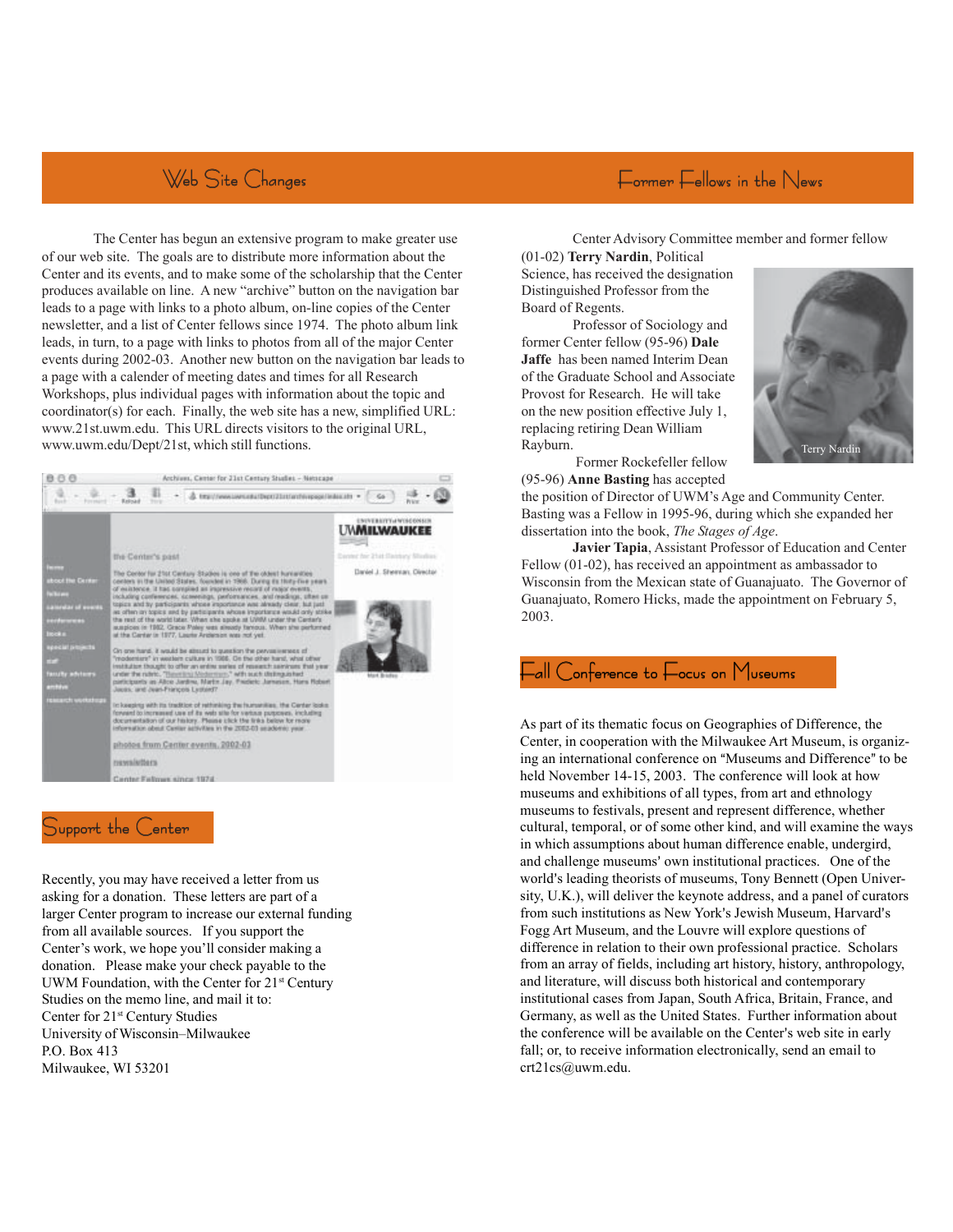### Keller Easterling Lecture at SARUP



Keller Easterling, Professor of Architecture at Yale University, spoke at UWM on Friday, February 21 under the joint sponsorship of the Department of Architecture and the Center for 21st Century Studies. Her title was "Pirates and Errors."

Easterling is interested in the role that characteristically American architectural forms, especially those that architects may consider banal, play in political struggles around economic development in nonwestern nations. She began by

exploring the notion of a pirate as someone who exploits the inevitable failures of systems.

Her research has focused in particular on the areas of "error" that mark the points where the separate worlds of global empire collide; the organizations that flourish in these zones can be called "piratical" in that they both transmit and process such error, churning up the smooth seas of empire and exposing the complexity, even criminality, that lies behind even its most banal facades. For Easterling piracy thus represents both a fact of our current situation and a potentially fruitful theoretical position, one that, for architects at least, can reveal "cheating" to be an ethically correct choice in certain political situations.

The second part of Easterling's talk offered a number of examples of such zones of error: cruises organized by Hyundai that brought passengers from the South to a secured encampment in North Korea to view natural landmarks; immense greenhouses near El Ejido, Andalusia, running for miles through a narrow weather-defined band of territory to produce cherry tomatoes for European and American consumption using cheap immigrant

Jan Maher combined the study of theater education and neuroscience for her Ph.D. from the Union Institute. She now teaches at Heritage College's Seattle extension campus. She visited Milwaukee to direct a recent performance of her musical, *Most Dangerous Women*, which documents the international women's peace movement.

War and Gender/Gender and War II

On Thursday, March 6 and Friday, March 7, the Center for 21st Century Studies, in conjunction with the Center for Women's Studies, sponsored performances of *Most Dangerous Women* as part of "War and Gender/Gender and War II." After the Friday morning performance, Maher participated with Susan K. Kent of the University of Colorado at Boulder, Rose Daitsman, UWM emeritus, and Merry Wiesner-Hanks, UWM Professor of History and Director of the Center for Women's Studies, in a panel discussion of the play.

*Most Dangerous Women* consists of peace songs and speeches, mostly by women, in a narrative structure of headlines beginning with World War I and the founding of the Women's International League for Peace and Freedom (WILPF) in 1915. Maher wrote the play and produced the first performance to celebrate the 75th anniversary of WILPF in 1990.

On Friday afternoon, Susan Kent gave a lecture entitled, "At a Loss for Words: British Responses to the Ibo Women's War, 1929-1931." She described events in Nigeria, then a British colony, in which women protested a proposal to tax them. They demonstrated at the office of the local colonial administrator, singing, baring their breasts, and using other sexually provocative gestures and acts. Troops dispersing the crowd fired shots, killing roughly 30 women. Eight more drowned in the resulting melee.

Kent noted that these events received virtually no coverage at all in the English press, in sharp contrast to the Amritsar massacre in India only ten years before. Borrowing from the

labor; automated port complexes in Rotterdam and Pudong relying on legal regimes of extra-territoriality; information technology campuses in India; and global religious cartels with colossal architectural ambitions.

In all these cases, Easterling argues, architectural research can help us understand the spatial disguises and masquerades that run through world politics and the transnational marketplace.



French psychoanalytic theorist Jacques Lacan, Kent suggested that many Englishmen, especially colonial administrators and other officials, suffered a significant fear of dismemberment -- return to the "corps morcelée" of early infantile development in Lacanian theory - as a result of the trauma of World War I. The sexual aggressiveness of the Ibo women's protest, in this view, triggered that fear, leaving Englishmen speechless.